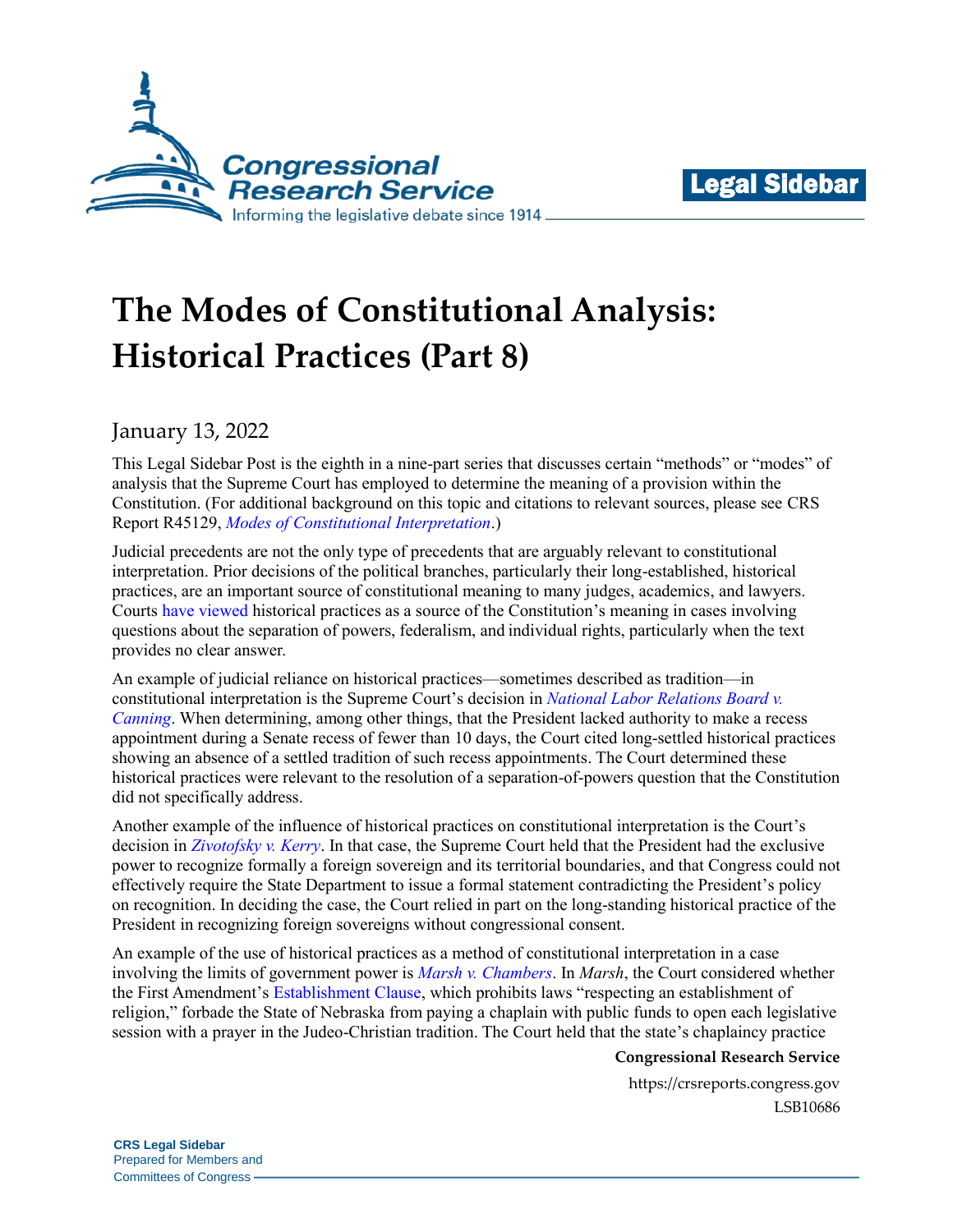did not violate the Establishment Clause, attaching significance to the long-standing practices of Congress (including the Congress that adopted the First Amendment as part of the Bill of Rights) and some states in funding chaplains to open legislative sessions with a prayer. The Court wrote: "The opening of sessions of legislative and other deliberative public bodies with prayer is deeply embedded in the history and tradition of this country. From colonial times through the founding of the Republic and ever since, the practice of legislative prayer has coexisted with the principles of disestablishment and religious freedom."

The debate over historical practices as a mode of interpretation echoes many of the elements of debates over [original meaning,](https://crsreports.congress.gov/product/pdf/LSB/LSB10677) [judicial precedent,](https://crsreports.congress.gov/product/pdf/LSB/LSB10678) and arguments based on a ["national ethos.](https://crsreports.congress.gov/product/pdf/LSB/LSB10684)" Functionalists, for example, [attach](https://wlr.law.wisc.edu/wp-content/uploads/sites/1263/2013/11/2-Turley.pdf#page=5) considerable importance to historical practices as a source of constitutional meaning, while formalists generally regard them as irrelevant. Those employing this method often argue that, when the Constitution's text is ambiguous, the use of historical practices has legitimacy as an interpretive tool. They also contend that such an approach provides an objective and neutral basis for decisionmaking, leading to more predictability and stability in the law upon which parties can rely. Moreover, according interpretive significance to historical practices in cases concerning the allocation of power among the branches of government [may help](https://scholarship.law.duke.edu/cgi/viewcontent.cgi?article=6117&context=faculty_scholarship#page=33) to preserve settled expectations that have resulted from long-standing compromises among the branches regarding such allocations.

Those opposing reliance on historical practices as a source of the Constitution's meaning argue that it may be difficult to establish definitively what the relevant historical practices are in order to interpret the Constitution properly. They suggest that not all historical practices are authorized by the Constitution's written text, and that historical sources may differ and thus might not be helpful in illuminating patterns in historical practices. Such commentators also warn that this methodology could allow judges to engage in a form of what has been [called](https://www.jstor.org/stable/3108786?seq=1#metadata_info_tab_contents) "law office history"—simply choosing the sources that support the historical practices they wish to ratify or reject. Thus, it could be argued that historical practices may not lend themselves to easy, consistent, or clear interpretation. Moreover, they can lead to results inconsistent with the Constitution's original meaning.

Another possible problem with reliance on historical practices in constitutional interpretation, according to some critics, is that courts could end up legitimizing long-standing historical practices that offend modern moral principles, such as slavery or segregation. Giving historical practices a special place in constitutional interpretation could lead courts to fail to protect minority rights or to preserve the [basic](https://www.law.cornell.edu/supremecourt/text/12-1281#writing-12-1281_CONCUR_4)  [structure of government](https://www.law.cornell.edu/supremecourt/text/12-1281#writing-12-1281_CONCUR_4) established by the Constitution. At the same time, reliance on historical practices [might undermine](https://harvardlawreview.org/wp-content/uploads/pdfs/vol124_manning.pdf#page=5) the political branches' attempts to be innovative or ability to apply novel solutions to old problems.

### **Author Information**

Brandon J. Murrill Legislative Attorney

## **Disclaimer**

This document was prepared by the Congressional Research Service (CRS). CRS serves as nonpartisan shared staff to congressional committees and Members of Congress. It operates solely at the behest of and under the direction of